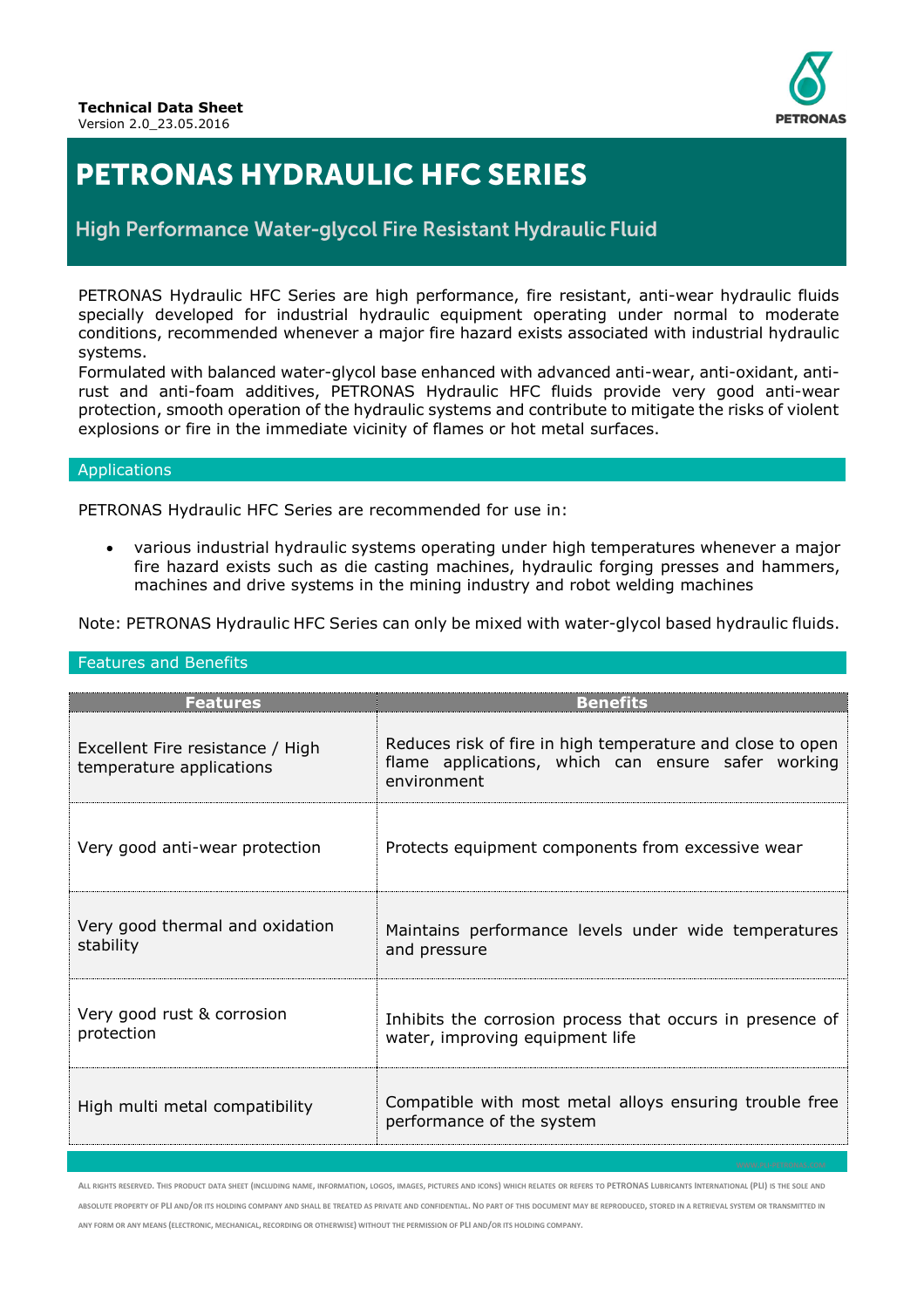

# **PETRONAS HYDRAULIC HFC SERIES**

### High Performance Water-glycol Fire Resistant Hydraulic Fluid

#### Typical Properties

| <b>Characteristic</b>             | <b>Method</b>      | <b>Specification</b> | 46                                                    |
|-----------------------------------|--------------------|----------------------|-------------------------------------------------------|
| Specific Gravity @15°C            | <b>ASTM D 4052</b> | (1)                  | 1,084                                                 |
| Kinematic Viscosity at 40 °C, cSt | ASTM D 445         | (1)                  | 46                                                    |
| pH, 20°C                          | <b>ASTM D 1287</b> | $6,7 - 10,0$         | 9,5                                                   |
| Appearance                        | <b>ASTM E 284</b>  | (1)                  | Colorless to slightly yellow liquid                   |
| Foam Sequence I, mL               | ASTM D 892         | Max. 300/10          | 50/0                                                  |
| Pour Point, °C                    | ASTM D 97          | (1)                  | $-45$                                                 |
| Water content, %                  | <b>ASTM E 203</b>  | Report               | $42 - 44$                                             |
| Manifold Ignition test, °C        | ISO 20823          | Min. 600             | 700                                                   |
| Flash Point, °C                   | ASTM D 92          | (1)                  | Not Applicable<br>(Product with water in formulation) |

All technical data is provided for reference only and all specification based on ISO 12922 / (1): not required in specification / SS is available upon request including quality control limits

### Performance Levels

- Factory Mutual Approved (Waiting by formal approval)
- HFC Fluid

ALL RIGHTS RESERVED. THIS PRODUCT DATA SHEET (INCLUDING NAME, INFORMATION, LOGOS, IMAGES, PICTURES AND ICONS) WHICH RELATES OR REFERS TO PETRONAS LUBRICANTS INTERNATIONAL (PLI) IS THE SOLE AND ABSOLUTE PROPERTY OF PLI AND/OR ITS HOLDING COMPANY AND SHALL BE TREATED AS PRIVATE AND CONFIDENTIAL. NO PART OF THIS DOCUMENT MAY BE REPRODUCED, STORED IN A RETRIEVAL SYSTEM OR TRANSMITTED IN ANY FORM OR ANY MEANS (ELECTRONIC, MECHANICAL, RECORDING OR OTHERWISE) WITHOUT THE PERMISSION OF PLI AND/OR ITS HOLDING COMPANY.